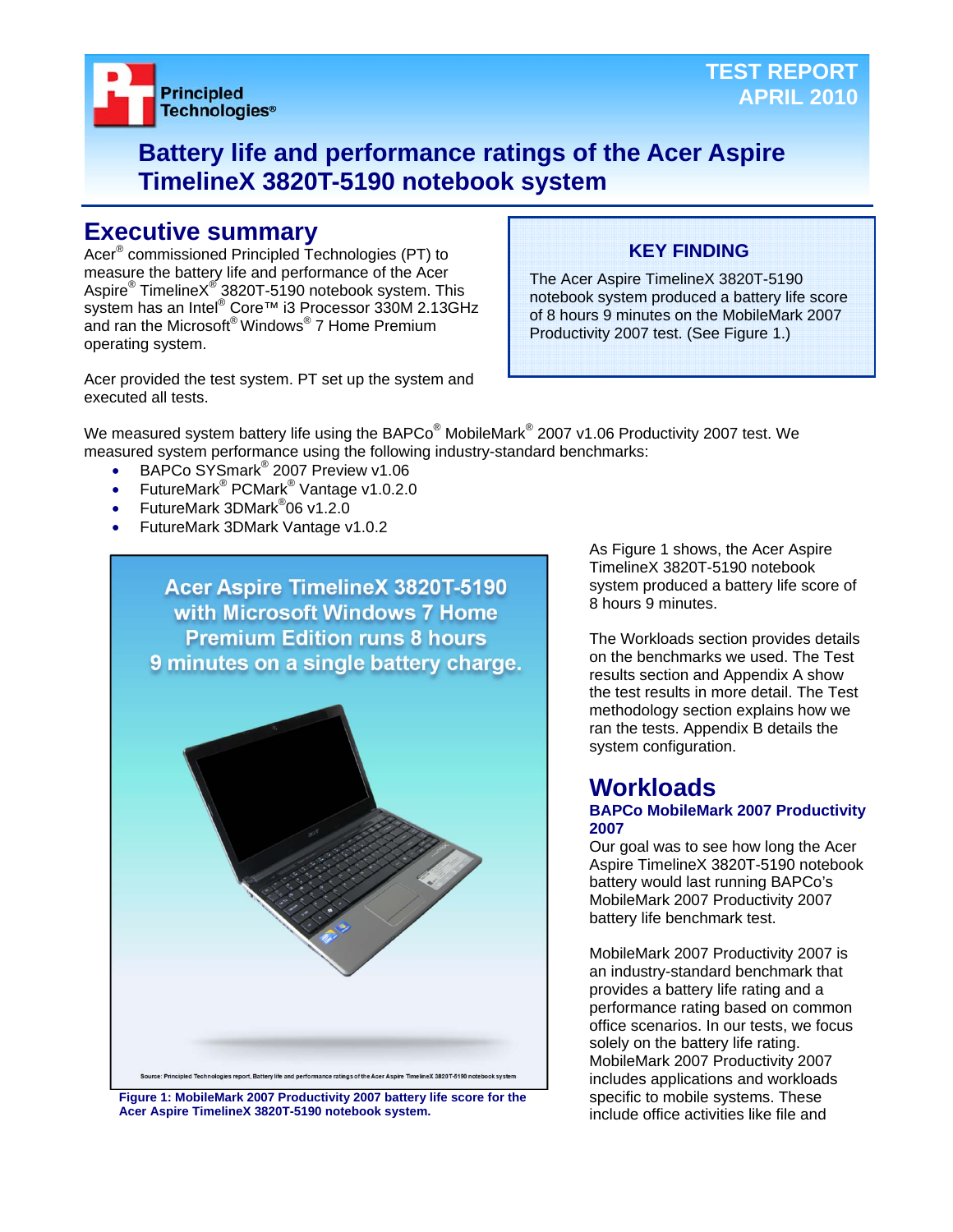document management, data processing, and rich content creation. This module provides a score for battery life of the tested applications.

MobileMark 2007 Productivity 2007 includes the following applications with their corresponding tasks:

- Microsoft Project 2003 (project management)
- Microsoft Excel<sup>®</sup> 2003 (calculation sheets)
- Microsoft Outlook<sup>®</sup> 2003 (emails, calendars, scheduler)
- Microsoft PowerPoint<sup>®</sup> 2003 (slide presentations)
- Microsoft Word® 2003 (formatted text documents)
- WinZip<sup>®</sup> Computing and WinZip Pro 10.0 (compressed archives)
- Adobe<sup>®</sup> Photoshop<sup>®</sup> CS2 (manipulated and compressed images)
- Adobe Illustrator<sup>®</sup> CS2 (manipulated images)
- Adobe Flash<sup>®</sup> 8 (vector graphics, animation).

MobileMark 2007 measures system battery life in minutes. MobileMark 2007 records system battery life at the start of the Productivity 2007 benchmark. It repeats the benchmark workload until the system battery life is depleted, or until the system powers down due to low battery life. At the 7 percent battery life setting, MobileMark 2007 records a timestamp once per minute. At the end of the benchmark, it compares the beginning timestamp to the final (last recorded) timestamp. MobileMark 2007 derives its system battery life rating as the number of minutes between the start and end timestamps.

We followed the run rules that BAPCo specifies for MobileMark 2007 here: http://www.bapco.com/support/mobilemark2007/Manual/rules.html.

For more information on this benchmark, see http://www.bapco.com/products/mobilemark2007/.

### **BAPCo SYSmark 2007 Preview v1.06**

BAPCo's SYSmark 2007 Preview v1.06 performance metric tests processor performance in the following four office workload scenarios: e-learning, office productivity, video creation, and 3D modeling. SYSmark 2007 Preview records the time the system takes to complete each individual operation in each scenario. For more information on this benchmark, see http://www.bapco.com/products/sysmark2007preview/.

#### **FutureMark PCMark Vantage v1.0.2.0**

FutureMark's PCMark Vantage v1.0.2.0 benchmark suite tests system CPU and GPU performance, RAM speeds, and hard drive read/write speeds. The benchmark runs common tasks such as video playback, audio and video transcoding, data encryption, Windows mail, game testing, and web page rendering. For more information on this benchmark, see http://www.futuremark.com/benchmarks/pcmarkvantage/introduction/.

#### **FutureMark 3DMark06 v1.2.0**

FutureMark's 3DMark06 v1.2.0. benchmark suite tests system GPU DirectX<sup>®</sup>9 performance and CPU workload processing performance, primarily to report a system's 3D gaming capability. Tests include HDR rendering, shadow mapping, and pixel shading. For more information on this benchmark, see http://www.futuremark.com/benchmarks/3dmark06/introduction/.

#### **FutureMark 3DMark Vantage v1.0.2**

FutureMark's 3DMark Vantage v1.0.2 benchmark suite tests system GPU DirectX10 performance, and requires either Microsoft Windows Vista or Windows 7. 3DMark Vantage v1.02 includes testing of GPU-powered physics, DirectX10-specific features, and procedural volumetric effects. Like 3DMark06 v1.2.0, 3DMark Vantage v1.02 provides an indication of a system's 3D gaming capability. For more information on this benchmark, see http://www.futuremark.com/benchmarks/3dmarkvantage/introduction/.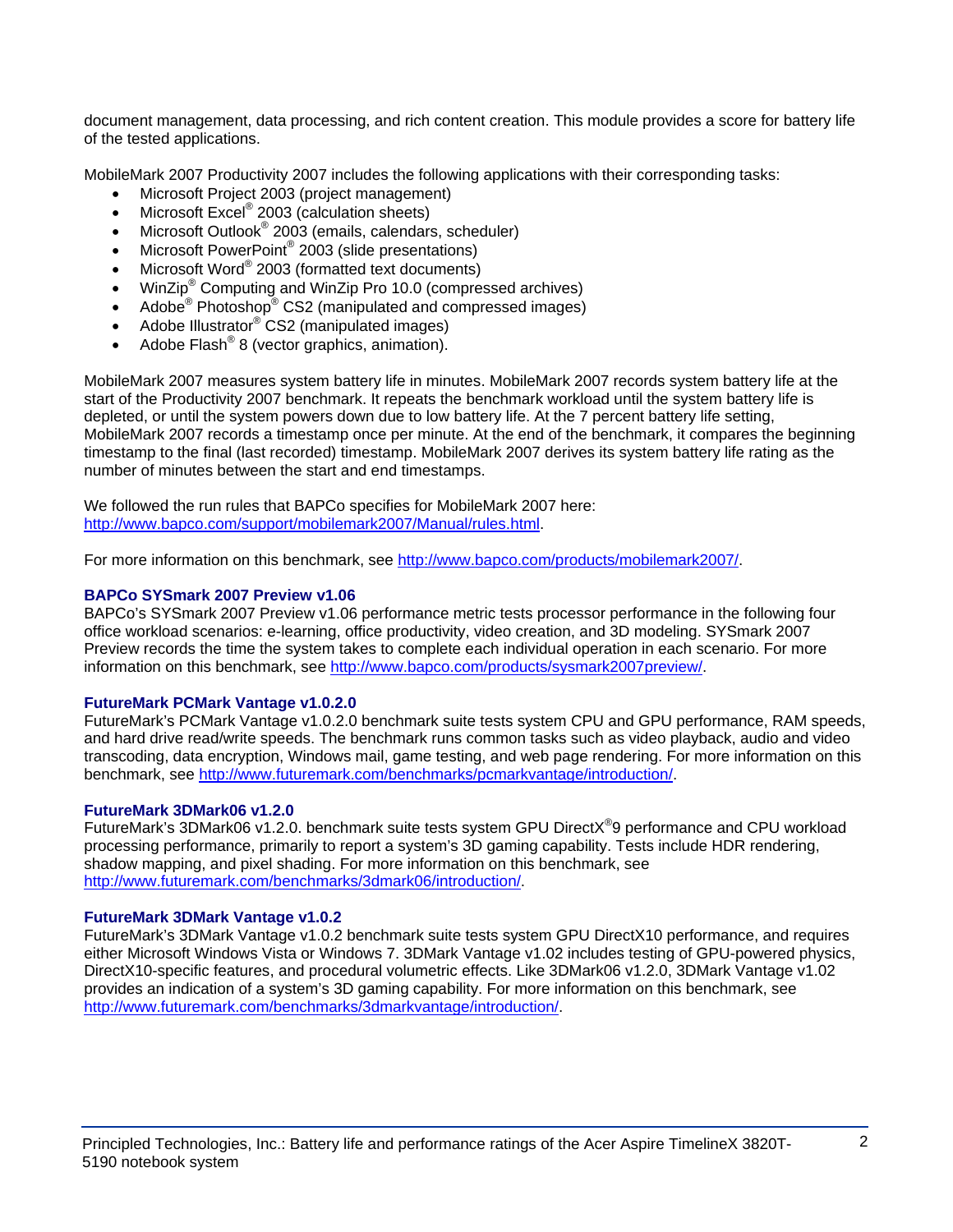## **Test results**

Figure 2 presents the median scores for the Acer Aspire TimelineX 3820T-5190 notebook system on the benchmark tests we performed. For both MobileMark 2007 Productivity and SYSmark 2007 Preview, we conducted one conditioning run. We then conducted three official runs. For the remaining benchmarks, we conducted three runs. For MobileMark, we used the median of the Battery Life scores to determine the Performance Qualification score. In the event of a tie, we chose the run with the higher Performance Qualification score. For PCMark Vantage, we used the median of the PCMark Suite scores to determine the sub-scores. In the event of a tie, we chose the run with the higher Productivity score. For 3DMark06 and 3DMark Vantage, we used the median of the 3DMark Scores to determine the sub-scores. In the event of a tie, we chose the run with the higher CPU score. There were no ties in any of our tests. (Complete test results appear in Appendix A.)

| <b>Test</b>                                                          | <b>Score</b> |  |
|----------------------------------------------------------------------|--------------|--|
| BAPC0 MobileMark 2007 v1.06 Productivity (64 nits)                   |              |  |
| MobileMark 2007 - Productivity - Performance Qualification score     | 196          |  |
| MobileMark 2007 - Productivity - Battery Life score (minutes)        | 489          |  |
| BAPCo SYSmark 2007 Preview v1.06                                     |              |  |
| SYSmark 2007 Preview v1.06 Rating                                    | 133          |  |
| SYSmark 2007 Preview v1.06 - E-Learning                              | 117          |  |
| SYSmark 2007 Preview v1.06 - VideoCreation                           | 151          |  |
| SYSmark 2007 Preview v1.06 - Productivity                            | 127          |  |
| SYSmark 2007 Preview v1.06 - 3D                                      | 140          |  |
| <b>Futuremark PCMark Vantage 1.0.2.0</b>                             |              |  |
| <b>PCMark Suite</b>                                                  | 5,014        |  |
| <b>Memories Suite</b>                                                | 2,929        |  |
| <b>TV and Movies Suite</b>                                           | 3,288        |  |
| <b>Gaming Suite</b>                                                  | 2,863        |  |
| <b>Music Suite</b>                                                   | 4,795        |  |
| <b>Communication Suite</b>                                           | 4,037        |  |
| <b>Productivity Suite</b>                                            | 4,636        |  |
| <b>HDD Test Suite</b>                                                | 3,188        |  |
| 3DMark06 1.2.0                                                       |              |  |
| <b>3D Mark Score</b>                                                 | 1,726        |  |
| SM2.0 Score                                                          | 529          |  |
| HDR/SM3.0 Score                                                      | 701          |  |
| <b>CPU Score</b>                                                     | 2,242        |  |
| 3DMark Vantage 1.0.2 run in Entry Level mode                         |              |  |
| <b>3DMark Score</b>                                                  | 3,529        |  |
| <b>GPU Score</b>                                                     | 3,087        |  |
| <b>CPU Score</b>                                                     | 6,182        |  |
| 3DMark Vantage 1.0.2 Performance Level with Post Processing disabled |              |  |
| <b>GPU Score</b>                                                     | 1,425        |  |

**Figure 2: Median benchmark scores for the Acer Aspire TimelineX 3820T-5190 notebook system we tested.**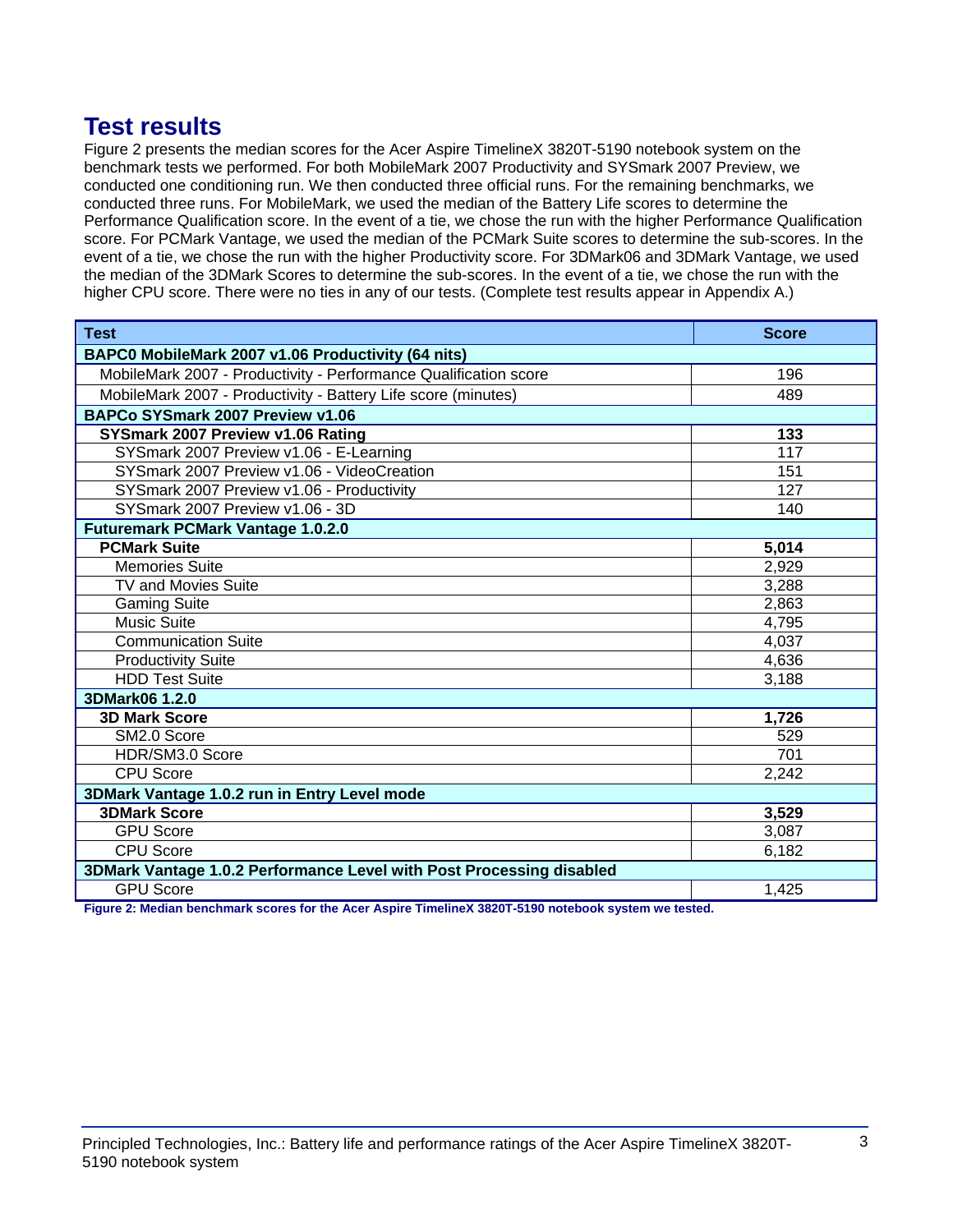# **Test methodology**

This section details the methodologies we followed in testing the system.

## **Measuring battery life with MobileMark 2007**

## **Antivirus software conflicts**

MobileMark 2007 is not compatible with any virus-scanning software, so we uninstalled any such software present on the notebook PCs before we installed the benchmark.

## **Pre-installed software conflicts**

MobileMark 2007 installs the following applications, which its test scripts employ:

- $\bullet$  Adobe Photoshop 6.0.1
- InterVideo WinDVD<sup>®</sup> 6.0
- Macromedia® Flash® 5.0
- Microsoft Excel 2002
- Microsoft Outlook 2002
- Microsoft PowerPoint 2002
- Microsoft Word 2002
- Microsoft Visual®  $C++2005$  Redistributable
- Netscape<sup>®</sup> Communicator 6.01
- Network Associates McAfee<sup>®</sup> VirusScan<sup>®</sup> 5.13
- WinZip Computing WinZip 8.0

If any of these applications are already on the system under test, they could cause problems with the benchmark due to software conflicts. To avoid any such issues, before we installed the benchmark, we uninstalled all conflicting pre-installed software applications, including different versions of any of the programs MobileMark 2007 uses.

#### **Display brightness and power settings**

The brightness of a notebook's display affects its battery life. Therefore, BAPCo requires that, before you test with MobileMark 2007, you do the following step: make sure the brightness of the notebook's monitor is greater than or equal to 60 nits on a completely white screen while the notebook is unplugged and running on battery power. The measurement follows the standards from the Video Electronics Standards Association (www.vesa.org/Standards/summary/2001\_6a.htm).

We complied with this standard for all the tests we ran by setting the notebook PC's brightness as close to 60 nits as we could without going below that brightness level. We used the following procedure before we started each test. Note: This procedure assumes we began with the notebook plugged into the power supply.

- 1. To create a completely blank, white screen, open Microsoft Paint by clicking Start $\rightarrow$ All Programs→Accessories→Paint.
- 2. Open the Attributes by pressing Ctrl+E.
- 3. Enter dimensions that are larger than the current screen resolution. For example, if the screen resolution is 1,280 x 800, type 1600 for Width and 1200 for Height.
- 4. Click OK.
- 5. Press Ctrl+F to view the bitmap image and render the screen totally white.
- 6. Wait 45 minutes to allow the screen to warm.
- 7. Unplug the notebook from the power supply, and measure the display's brightness using a luminance meter in the center of the screen. (We used the Gossen Mavolux5032C.)
- 8. If the reading is below or significantly greater than 60 nits, use the notebook's keyboard screenbrightness-adjustment keys to bring the display as close to 60 nits as possible, then retest.
- 9. Allow the notebook to run on battery power for 10 minutes, re-measure the display, and adjust the brightness up or down as necessary.
- 10. Verify that the notebook saved the brightness setting by plugging in the system, unplugging it, and taking another reading.

Note: If the notebook did not save this setting, use its power-management application(s) to set the brightness appropriately, and save that setting. If saving the settings is ineffective, use the keyboard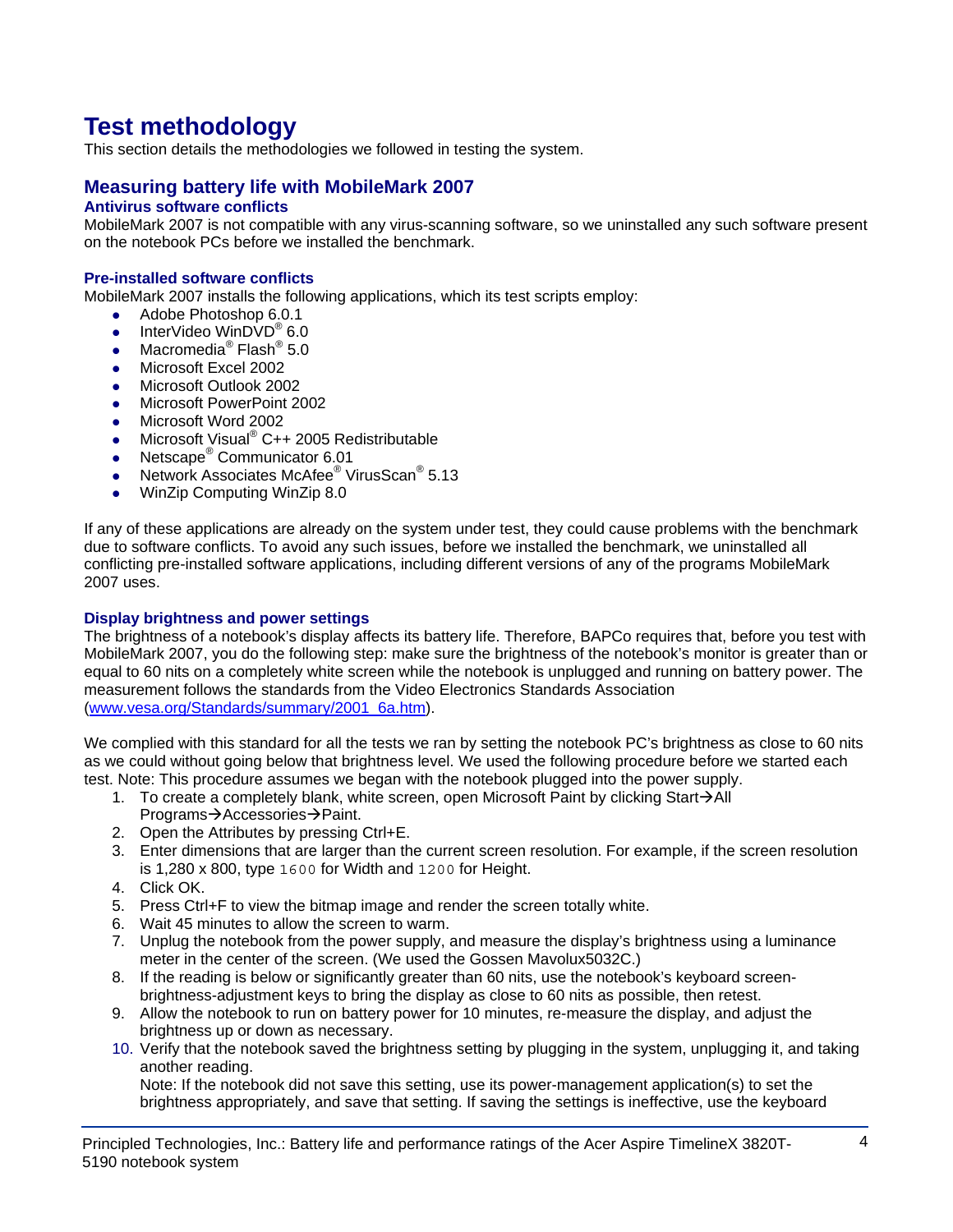brightness setting keys to adjust the screen to bring the display as close to 60 nits as possible. Next, note how many times you pressed the button to achieve the desired brightness. After unplugging the system under test, use the keyboard to set the desired brightness by pressing the brightness button as many times as you previously noted to return the screen to the correct brightness level.

## **BAPCo AutoConfig Tool v2.4.1**

This tool supports three levels of configuration:

- 1 . Only makes changes that are REQUIRED in order for the benchmark to run.
- 2 . Additionally, makes changes that are RECOMMENDED for repeatable results.
- 3 . Additionally, makes changes that help ensure best results.

We choose Level 3 in the AutoConfig tool.

The BAPCo AutoConfig tool makes the following configuration changes at each of the three levels:

## **Level 1—Required**

- Creates and activates a new power scheme that it names MobileMark 2007
- Disables hibernate, standby, and display standby
- Sets hard drive timeout and CPU power management Note: See the following Power schemes section for details on this scheme
- Disables Screen Saver
- Disables Windows Update
- Disables Desktop Cleanup Wizard
- Disables User Account Control (UAC)
- Disables Sidebar

## **Level 2—Recommended**

- Completes Level 1
- Disables Windows Security Center warning messages
- Disables Windows Firewall
- Disables incoming Remote Desktop connections
- Disables Windows Error Reporting to Microsoft
- Prevents the Welcome Center from running at startup

## **Level 3—Best scores**

- Completes Level 1 and Level 2
- Disables Windows Defender

## **Power schemes**

The BAPCo AutoConfig tool creates a MobileMark 2007 power scheme, which makes the following power option changes:

- a . Additional settings:
	- Require a password on wakeup: No
- b . Hard disk:
	- Turn off hard disk after: 3 minutes
- c . Wireless Adapter Settings:
	- Power Saving Mode: Maximum Power Saving
- d. Sleep:
	- Sleep after: Never
- e . USB settings
	- USB selective suspend setting: Enabled
- f . Power buttons and lid:
	- Lid close action: Do nothing
	- Power button action: Shut down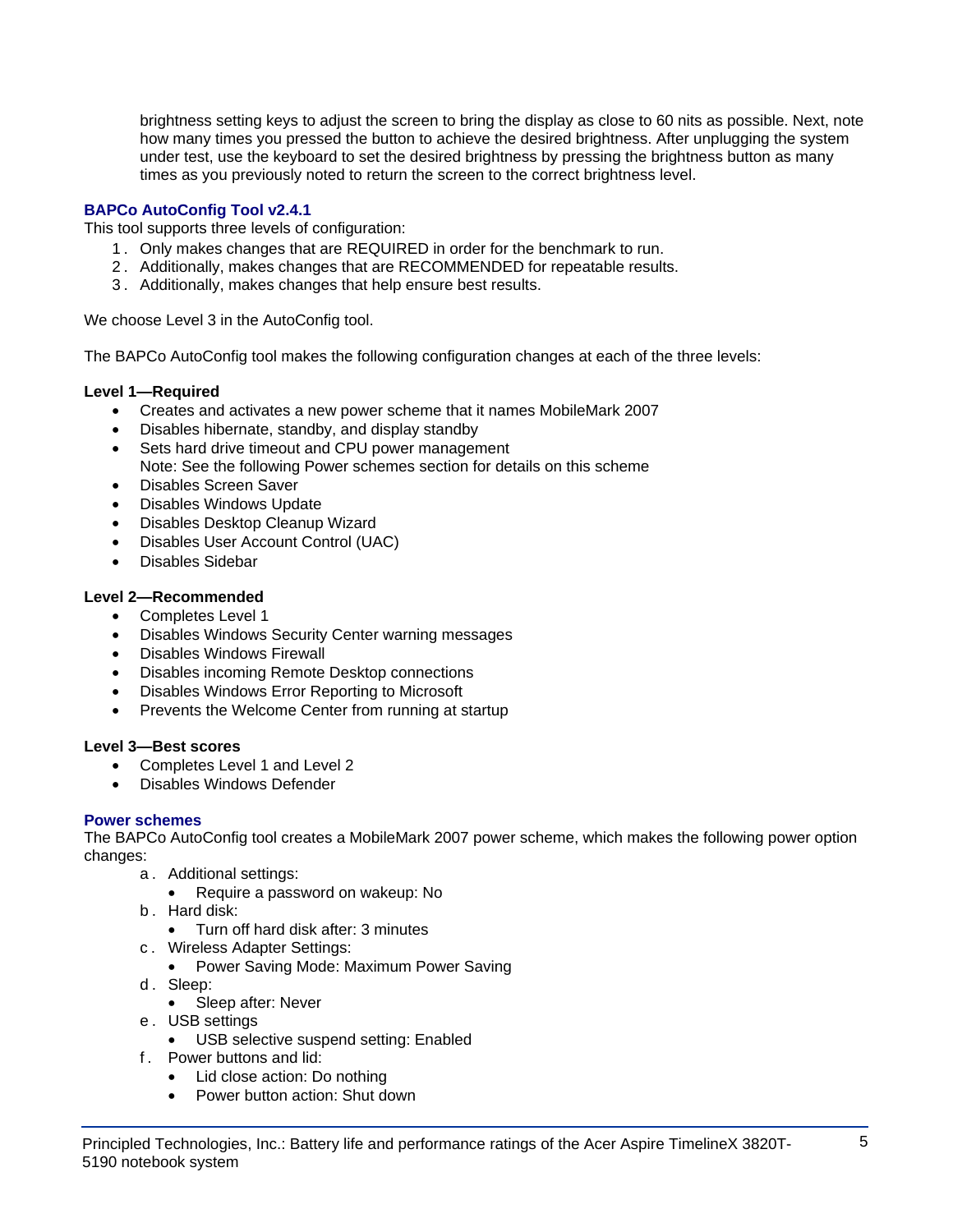- Sleep button action: Sleep
- Start menu power button: Shut down
- g . PCI Express:
	- Link State Power Management: Maximum power savings
- h . Processor power management:
	- Minimum processor state: 5%
	- Maximum processor state: 100%
- i. Search and Indexing:
	- Power Savings Mode: Power Saver
- j. Display:
	- Turn off display after: Never
	- Adaptive display: Off (Extends the time that Windows waits to turn off the display)
	- Display brightness: 100% (We then adjust the brightness percentage to be no less than 60 nits)
- k . Multimedia settings:
	- When sharing media: Prevent idling to sleep
- l. Battery:
	- Critical battery action: Shut down (on battery), Do nothing (plugged in)
	- Low battery level: 0%
	- Critical battery level: 0%
	- Low battery notification: Off
	- Low battery action: Do nothing

## **Installing MobileMark 2007 v.1.06 and configuring the system for testing**

- 1. Turn off the wireless network adapter by using the external toggle switch.
- 2. Insert the MobileMark 2007 Install DVD in the notebook PC's DVD drive.
- 3. When the Autoplay appears, click Run setup.exe.
- 4. At the Welcome screen, click Next.
- 5. Accept the license agreement, and click Next.
- 6. At the Choose Destination Location screen, accept the default location of C:\ProgramFiles (x86)\BapCo\MobileMark 2007, and click Next.
- 7. At the Ready to Install the Program screen, click Install.
- 8. At the InstallShield Wizard Complete screen, click Finish.
- 9. Download MobileMark 2007 Patch 5 from http://www.bapco.com/support, saving the download to the desktop.
- 10. Double-click the MobileMark 20007 Patch 5 desktop icon.
- 11. In the 7-Zip self-extracting archive window, select a location to extract the installation files, and click Extract.
- 12. Browse to the location of the extracted files, and double-click the MobileMark 2007 folder.
- 13. Double-click the MobileMark2007 patch folder.
- 14. Double-click setup.
- 15. At the Welcome screen, click Next.
- 16. At the Update Complete window, click Finish.
- 17. Run the BAPCo Auto-configuration tool, v.2.4.1, or manually set the power options:
	- a. Insert the Auto-configuration tool disc in the notebook PC's DVD drive.
	- b. Double-click BAPCo\_AutoConfig.bat.
	- c. Type M to choose MobileMark 2007.
	- d. Type 3 to choose the changes that produce the best possible scores.
	- e. Type R to restart the system when the application prompts you to do so.
- 18. Adjust the screen brightness to no less than 60 nits:
	- a. Click the Windows start button, and type power options in the Windows Start Search box.
	- b. Click Change plan settings.
	- c. Click Change advanced power settings.
	- d. Expand the Display option, and change the Display brightness on battery and plugged in to the correct percentage that produces no less than 60 nits.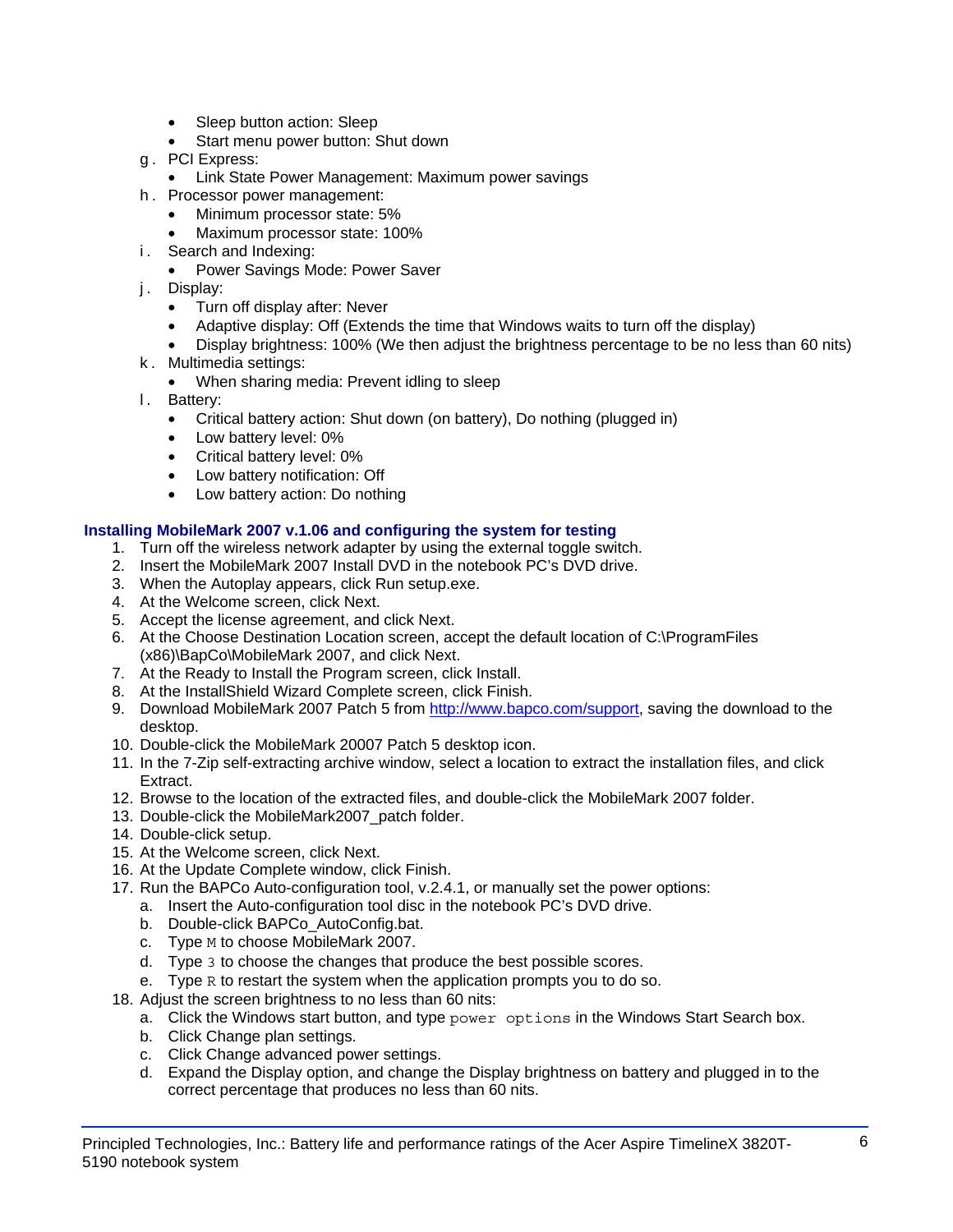Note: If you are unable to save these settings, please see the Displaying Brightness section above.

- 19. Disable automatic disk defragmentation:
	- a. Click the Windows start button, type disk defragmenter in the Windows Start Search box, and press Enter.
	- b. Click Configure Schedule.
	- c. Uncheck the box next to Run on a schedule, and click OK.
	- d. Click Close.
- 20. Disable System Protection:
	- a. Click the Windows start button, and type System in the Windows Start Search box. In the search results that appear, click System under the Control Panel heading.
	- b. Click System Protection in the left pane.
	- c. In the System Properties window under the System Protection tab, click the first Available Drive under the Protection Settings heading, and click Configure.
	- d. Click the Turn off system protection radio button, and click OK.
	- e. When prompted with Are you sure you want to turn off system protection on this drive?, click Yes.
	- f. Repeat steps c through e for any other Available Drives as necessary.
	- g. Click OK, and close the System window.
- 21. Disable Windows Desktop Search indexing:
	- a. Click the Windows start button, type Indexing Options in the Windows Start Search box, and press Enter.
	- b. Click Modify.
	- c. Under Change selected locations, uncheck the boxes next to each indexed location, and click OK. d. Click Close.
- 22. Defragment the hard drive(s):
	- a. Click the Windows start button, type disk defragmenter in the Windows Start Search box, and press Enter.
	- b. Highlight the local disk drive under Current status, and click Defragment disk.
	- c. When the process is complete, click Close.

## **Conditioning the battery**

- 1. Plug the AC power adapter into the notebook PC, and completely charge the battery.
- 2. Install MobileMark 2007 v1.06, following the steps we outlined in the Installing MobileMark 2007 section earlier in this section.
- 3. Double-click the MobileMark 2007 icon on the desktop.
- 4. Highlight the Productivity 2007 item in the left panel.
- 5. Type System Conditioning as the name for this test in the Project Name field in the top-right panel, and click Next Step.
- 6. If MobileMark 2007 lists no problems or warnings, click Next Step. If it does list any problems or warnings, close MobileMark 2007, and correct the problem(s) before proceeding.
- 7. After the benchmark integrity check, click Next in the Preparing a new test window.
- 8. When prompted, unplug the AC power adapter. The Productivity 2007 test begins immediately.
- 9. The test is complete when the notebook PC has fully depleted its battery and is no longer operational when running on battery power.
- 10. Plug the AC power adapter into the notebook PC, and completely charge the battery.

## **Measuring battery life with MobileMark 2007 v.1.06**

We performed the following steps to run the MobileMark Productivity 2007 benchmark:

- 1. Double-click the MobileMark 2007 icon on the desktop.
- 2. Select the Productivity 2007 test by highlighting it in the left panel.
- 3. Enter a name for this test in the Project Name field in the top right panel, and click Next Step.
- 4. If MobileMark 2007 lists no problems or warnings, click Next. If it does list any problems or warnings, close MobileMark 2007, and correct the problem(s) before proceeding.
- 5. After the benchmark integrity check, click Next in the Preparing a new test window.
- 6. When prompted, unplug the AC power adapter. The test begins immediately.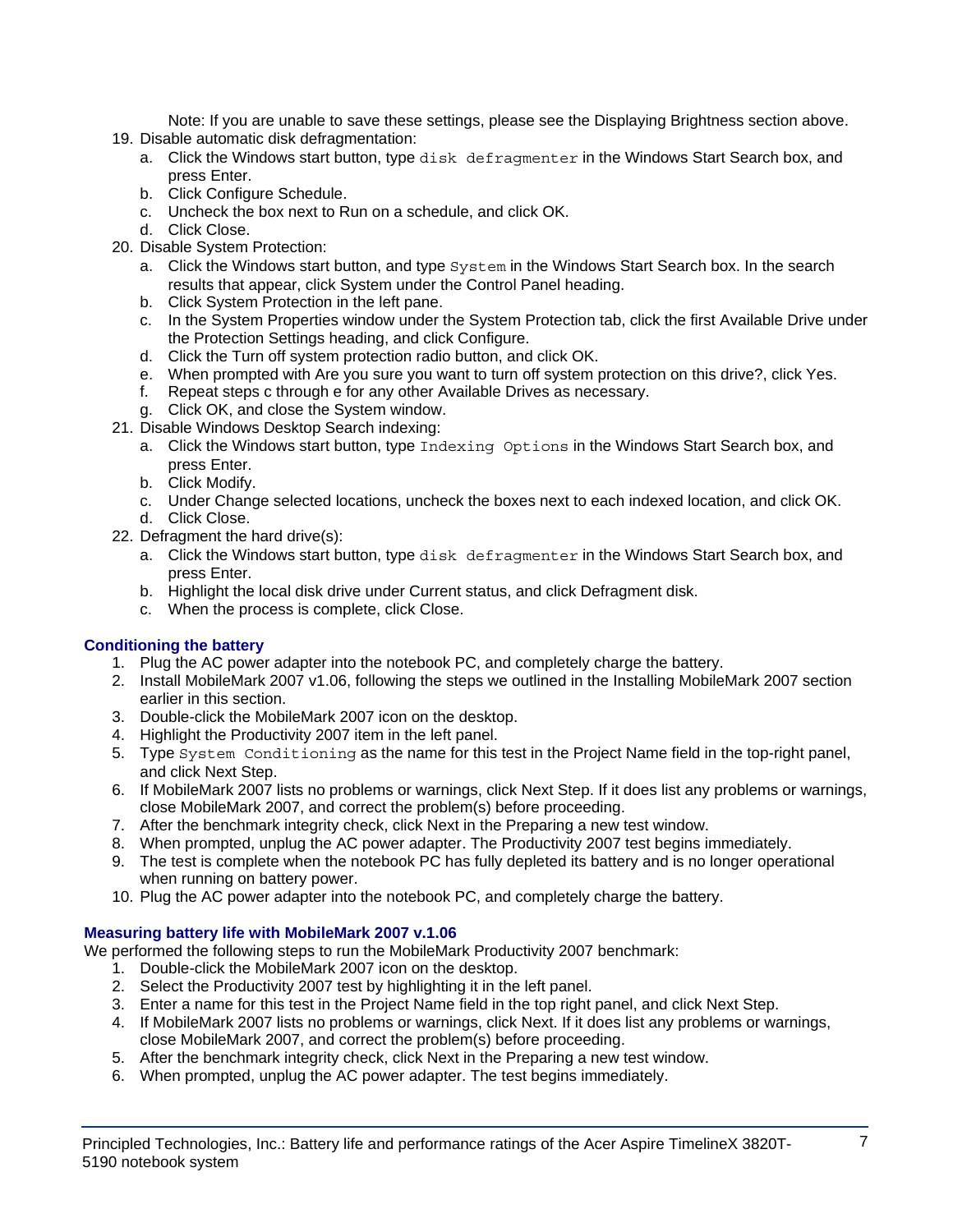7. The Productivity 2007 test is complete when the notebook PC has fully depleted its battery and is no longer operational when running on battery power.

We executed the MobileMark Productivity 2007 test three times on the system and took the median battery life run as the representative score for that test.

## **Getting the MobileMark 2007 results**

After each MobileMark Productivity 2007 test completed, we plugged the AC power adapter into the notebook PC and turned on the system. MobileMark 2007 started automatically after the system booted, analyzed the test scores, and opened the Test Results Viewer with the results from the last test.

To submit these results to BAPCo, we saved the test results directory by performing the following steps:

- 1. Browse to the C:\ Program Files (x86)\BAPCo\MobileMark 2007\results directory.
- 2. Select My Computer.
- 3. Select Local Disk (C:).
- 4. Select the Program Files directory.
- 5. Select the BAPCo directory.
- 6. Select the MobileMark2007 directory.
- 7. Select the results directory. (Note: The name of the directory for the Productivity 2007 results is the name you gave the test in Step 3 of the MobileMark Productivity 2007 process.)

## **Measuring performance with BAPCo SYSmark 2007 Preview v1.06**

### **Addressing antivirus software conflicts**

SYSmark 2007 is not compatible with any virus-scanning software, so we uninstalled any such software that was present on the notebook PC before we installed the benchmark.

#### **Addressing pre-installed software conflicts**

SYSmark 2007 installs the following applications, which its test scripts employ:

- Adobe Photoshop 6.0.1
- $\bullet$  InterVideo WinDVD 6.0
- Macromedia Flash 5.0
- Microsoft Excel 2002
- Microsoft Outlook 2002
- Microsoft PowerPoint 2002
- Microsoft Word 2002
- Microsoft Visual C++ 2005 Redistributable
- Netscape Communicator 6.01
- Network Associates McAfee VirusScan 5.13
- WinZip Computing WinZip 8.0

If any of these applications are already on the system under test, they cause problems with the benchmark due to software conflicts. To avoid any such issues, we uninstalled all conflicting pre-installed software applications, including different versions of any of the programs SYSmark 2007 uses. We did this before we installed the benchmark.

#### **Setting up the test**

- 1. Reset the system to the base test image.
- 2. Disable the User Account Control.
	- a. Click the Windows start button, and type Change User Account Settings.
	- b. In the User Account Control Settings window, move the slider down to Never notify.
	- c. Click OK.
	- d. Click the You must restart your computer to apply these changes pop-up message that appears at the bottom right of the screen, and click Restart Now.
- 3. Insert the SYSmark 2007 Preview Disc 1 installation disc into the DVD drive.
- 4. In the Autoplay window that appears, click Run setup.exe.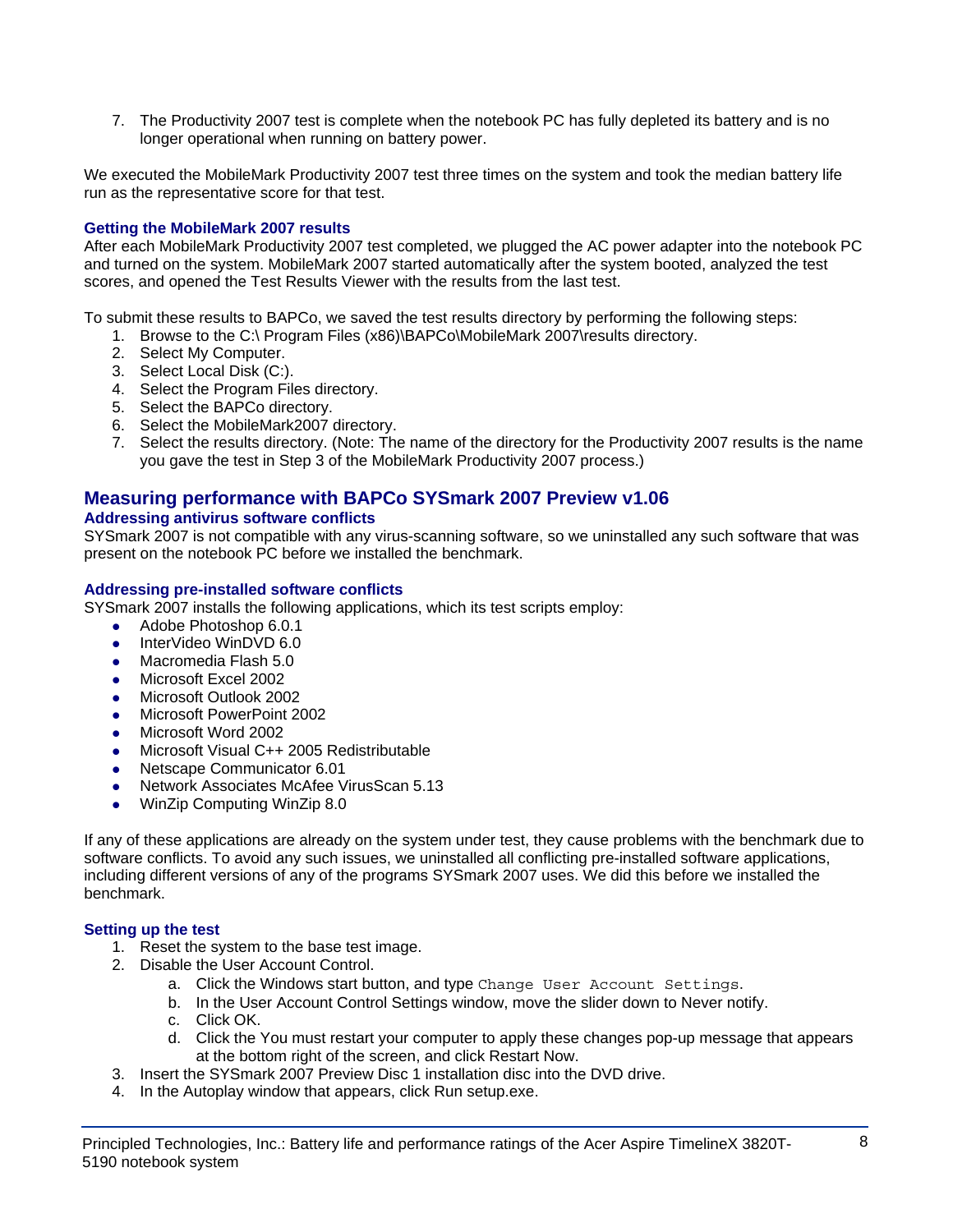- 5. At the Welcome to InstallShield Wizard screen, click Next.
- 6. At the License Agreement screen, select I accept the terms in the License Agreement, and click Next.
- 7. At the Choose Destination Location screen, click Next.
- 8. At the Ready to Install the Program screen, click Install.
- 9. When the application prompts you to do so, remove SYSmark 2007 Preview Disc 1, and insert SYSmark Preview Disc 2 into the DVD drive. Click OK.
- 10. When the installation is complete, click Finish.
- 11. Download SYSmark 2007 Preview Patch 5 from http://www.bapco.com/support, saving the download to the desktop.
- 12. Double-click the SYSmark2007Preview-Patch5.exe.
- 13. In the 7-Zip self-extracting archive window, select a location to extract the installation files, and click **Extract**
- 14. Browse to the location of the extracted files, and double-click on the SYSmark2007 file folder.
- 15. Double-click setup.exe.
- 16. At the Welcome screen, click Next.
- 17. At the Update Complete screen, click Finish.
- 18. Run the BAPCo Auto-configuration tool, v.2.4.1, or manually set the power options:
	- a. Insert the Auto-configuration tool in the notebook PC's DVD drive.
		- b. Double-click BAPCo\_AutoConfig.bat.
		- c. Type S and press Enter to choose SYSmark 2007.
		- d. Type 3 and press Enter to choose the changes that produce the best possible scores.
		- e. Type R and press Enter to reboot the system when the application prompts you to do so.

## **Running the test**

- 1. Launch SYSmark 2007 Preview by double-clicking the desktop icon.
- 2. Click Run.
- 3. Select Official Run, choose 3 Iterations, check the box beside Perform conditioning run, and enter a name for that run.
- 4. When the benchmark completes and the main SYSmark 2007 Preview menu appears, click Save FDR to create a report.
- 5. Click OK to close the additional comments window, and select the location to save the report.
- 6. Select the desktop, and click Save.
- 7. Record the SYSmark results.

## **Measuring disk performance with PCMark Vantage 1.0.2.0**

## **Installing and patching PCMark Vantage**

- 1. Download the PCMark\_Vantage\_v100\_installer.exe Windows package from www.futuremark.com/benchmarks/pcmarkvantage/download/.
- 2. Install PCMark Vantage 1.0.0 with the default options by double-clicking the PCMark\_Vantage\_v100\_installer.exe file.
- 3. At the Welcome screen, click Next.
- 4. At the License Agreement window, click I accept the terms of the license agreement, and click Next.
- 5. At the Setup Type window click Express, and click Next.
- 6. At the Ready to Install the Program window, click Install.
- 7. When the PCMark Vantage Read Me page opens in your web browser, review the document, and click Close when you are finished.
- 8. At the InstallShield Wizard complete screen, click Finish.
- 9. Launch PCMark Vantage 1.0.0 by clicking on the PCMark Vantage x64 desktop icon. Enter the registration code, click Register, and click OK.
- 10. Exit PCMark Vantage 1.0.0.
- 11. Download the PCMark Vantage 1.0.2.0 Patch (PCMark\_Vantage\_v102\_patch\_1901.exe Windows package) from www.futuremark.com/benchmarks/pcmarkvantage/download/.
- 12. Install the patch by double-clicking the PCMark Vantage v102 patch 1901.exe file.
- 13. At the Welcome screen, click Next.
- 14. At the Update Complete screen, click Finish.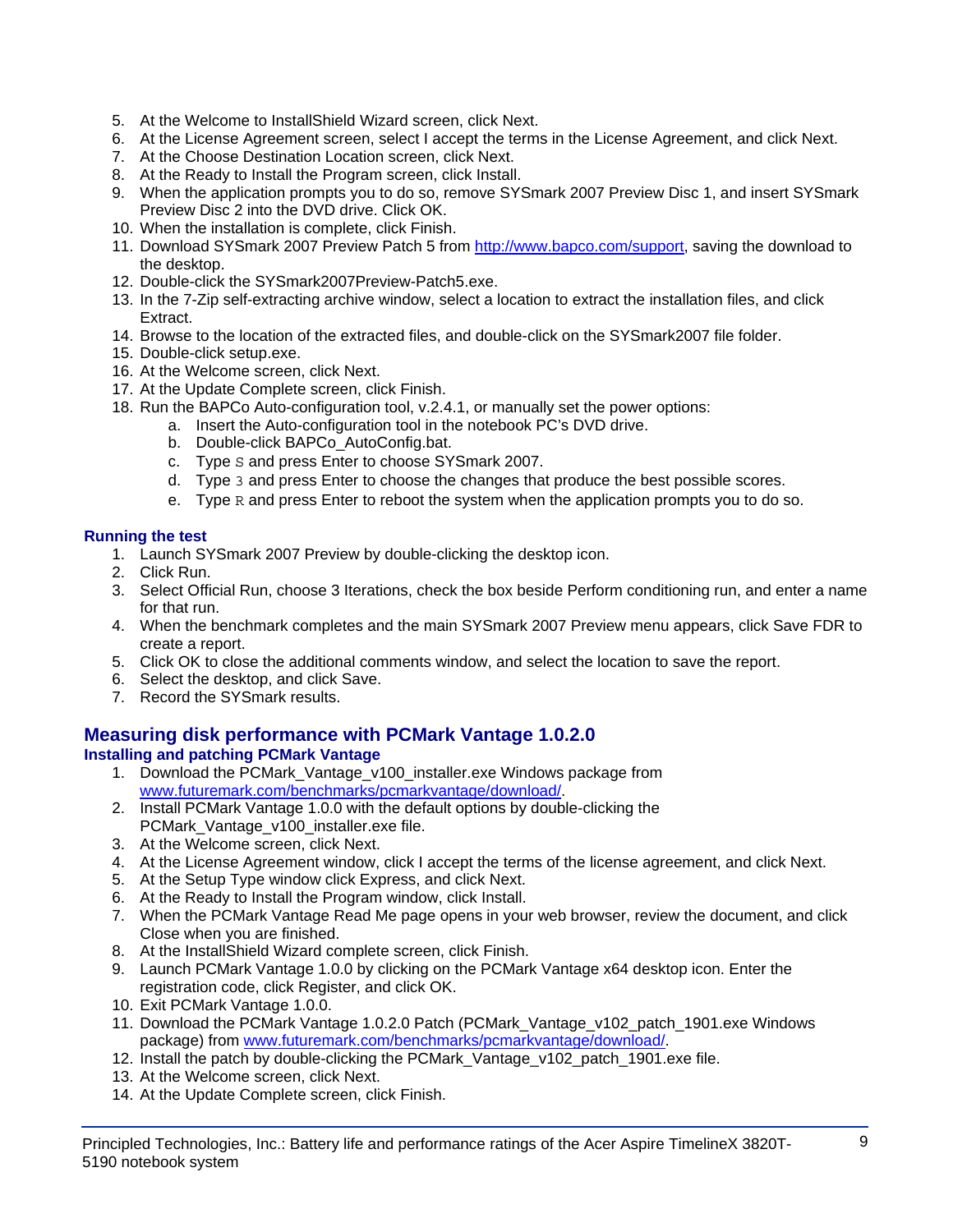## **Running PCMark Vantage 1.0.2.0**

- 1. Reboot the system, and wait 2 minutes.
- 2. Double-click the PCMark Vantage desktop icon to launch the benchmark.
- 3. Verify all test suites are selected, and that the HDD Suite target is set to C:.
- 4. Accept the default settings, and click Run Benchmark.
- 5. When the benchmark run completes, click Submit results.
- 6. Take a screenshot of the results, and record them as follows:
	- PCMark Suite
	- Memories Suite
	- TV and Movies Suite
	- Gaming Suite
	- Music Suite
	- Communication Suite
	- Productivity Suite
	- HDD Test Suite
- 7. Perform steps 1 through 6 two more times, and report the median of the three runs.

#### **Measuring graphics performance with 3DMark Vantage 1.0.2 Installing and patching 3DMark Vantage**

- 1. Download the 3DMark\_Vantage\_v100\_installer.exe Windows package from http://www.futuremark.com/benchmarks/3dmarkvantage/download/.
- 2. Install 3DMark Vantage 1.0.2 with the default options by double-clicking the 3DMark\_Vantage\_v102\_1901.exe file.
- 3. At the Welcome screen, click Next.
- 4. At the License Agreement screen, click I accept the terms of the license agreement, and click Next.
- 5. At the Setup Type screen, click Express, and click Next.
- 6. At the Ready to Install the Program screen, click Install.
- 7. When the 3DMark Vantage Read Me page appears in your Web browser, review the document, and click Close when you are finished.
- 8. At the Setup Complete screen, click Finish.
- 9. Launch 3DMark Vantage 1.0.2 by double-clicking on the 3DMark Vantage desktop icon. Enter the registration code, and click Register.
- 10. Exit 3DMark Vantage 1.0.2.

## **Running 3DMark Vantage 1.0.2**

For Performance-level results:

- 1. Reboot the system, and wait 2 minutes.
- 2. Double-click the 3DMark Vantage desktop icon to launch the benchmark.
- 3. To close the Important Information window, click Close.
- 4. In the 3DMark Vantage Main section, click the Preset pull-down menu arrow, and select Custom.
- 5. Click the Options tab, then set Texture Quality, Shadow Shader Quality, Shadow Resolution Quality, and Shader Quality to Performance by using the drop-down menus for each setting.
- 6. Disable all the Post Processing settings by clicking the checkboxes beside each name in the Post Processing column.
- 7. Click the Graphic Tests tab, and ensure that both tests are selected.
- 8. Click the CPU Tests tab, and deselect both tests by clicking the check mark by each title.
- 9. Click the Feature Tests tab, and deselect all six tests by clicking the check mark by each title.
- 10. Click Run Benchmark.
- 11. When the benchmark run completes, take a screenshot of the results, and record the score as the GPU Score.
- 12. Perform steps 1 through 10 two more times, and report the median of the three runs.

For Entry-level results:

- 1. Reboot the system, and wait 2 minutes.
- 2. Double-click the 3DMark Vantage desktop icon to launch the benchmark.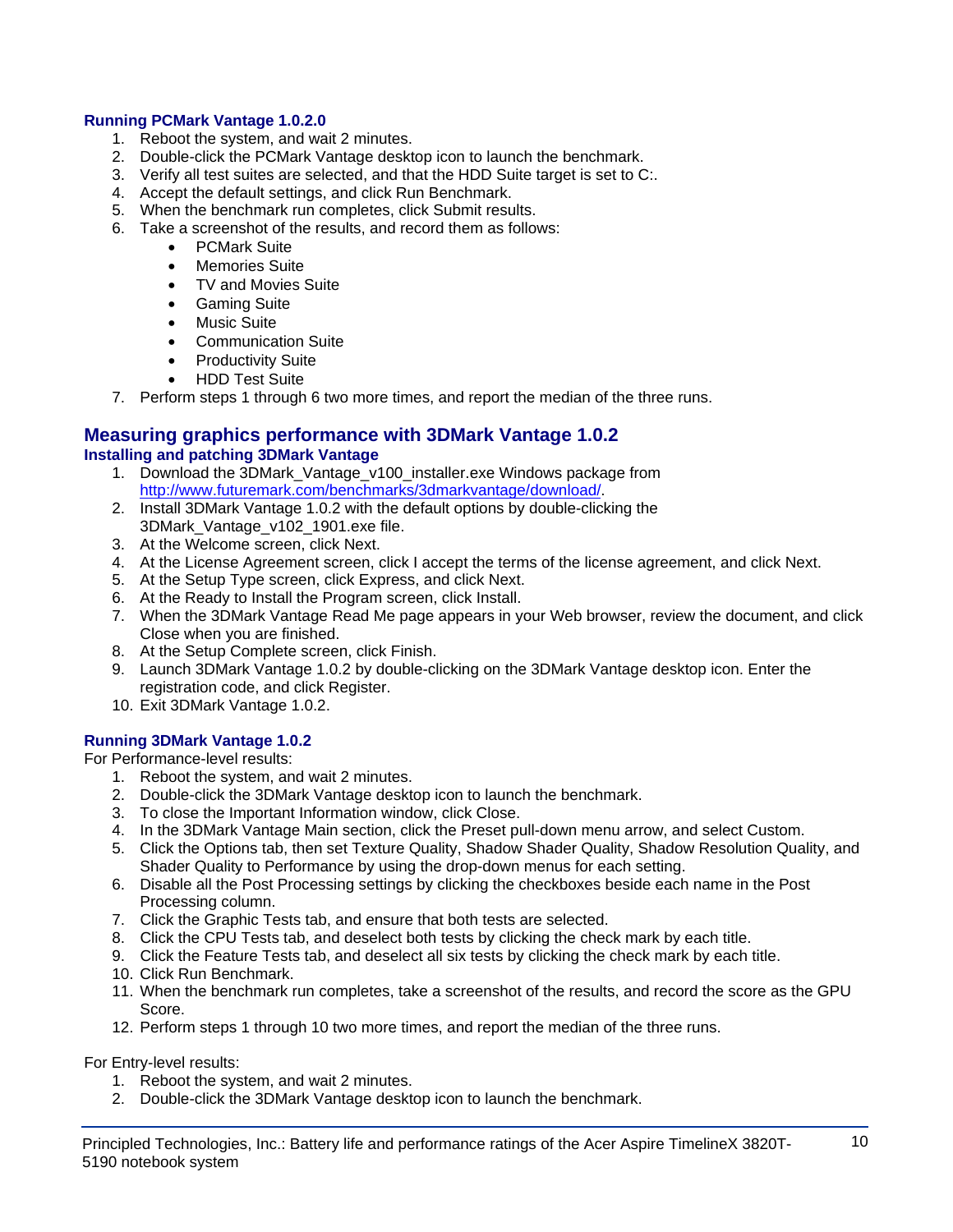- 3. In the 3DMark Vantage Main section, click the Preset drop-down menu arrow, and select Entry.
- 4. Click the Options tab, then click the Graphic Tests tab, and ensure that both tests are selected.
- 5. Click the CPU Tests tab, and ensure that both tests are selected.
- 6. Click the Feature Tests tab, and deselect all six tests by clicking the check mark by each title.
- 7. Click Run Benchmark.
- 8. When the benchmark run completes, click Submit results.
- 9. Take a screenshot of the results, and record them as follows:
	- 3DMark Score
	- GPU Score
	- CPU Score

10. Perform steps 1 through 10 two more times, and report the median of the three runs.

## **Measuring graphics performance with 3DMark06 1.2.0 Installing and patching 3DMark06**

- 1. Download the 3DMark06\_v120\_1901.exe package from http://www.futuremark.com/benchmarks/3dmarkvantage/download/.
- 2. Install 3DMark06 1.2.0 with the default options by double-clicking the 3DMark06 v120 1901.exe file.
- 3. At the Welcome screen, click Next.
- 4. At the License Agreement screen, click the I accept the terms of the license agreement radio button, and click Next.
- 5. At the Installation Destination screen, accept default destination by clicking Next.
- 6. At the begin installation screen, click Install.
- 7. When the Question pop-up appears, click Yes.
- 8. At the Installing Microsoft DirectX pop-up, click the I accept the agreement radio button, and click Next.
- 9. At the DirectX Setup screen, click Next.
- 10. At the Installation Complete screen, click Finish.
- 11. At the OpenAL Installer screen, click OK.
- 12. At the OpenAL Installer message pop-up, click OK.
- 13. At the FutureMark Registration screen, enter the registration code, and click Next.
- 14. At the InstallShield Wizard Complete screen, click Finish.
- 15. When the 3DMark06 Read Me page appears in your Web browser, review the document, and click Close when you are finished.

## **Running 3DMark06 1.2.0**

- 1. Reboot the system and wait 2 minutes.
- 2. Double-click the 3DMark06 desktop icon to launch the benchmark.
- 3. Close the Tip of the Day pop-up.
- 4. Click Select… under Tests, and click Select all. Click OK.
- 5. Accept the default settings, and click Run 3DMark.
- 6. When the benchmark run completes, click To Excel, and safe the results as an Excel file by clicking Save.
- 7. Record the results from the 3DMark Score window or the Excel file as follows:
	- 3D Mark Score
	- SM2.0 Score
	- HDR/SM3.0 Score
	- CPU Score
- 8. Perform steps 1 through 6 two more times, and report the median of the three runs.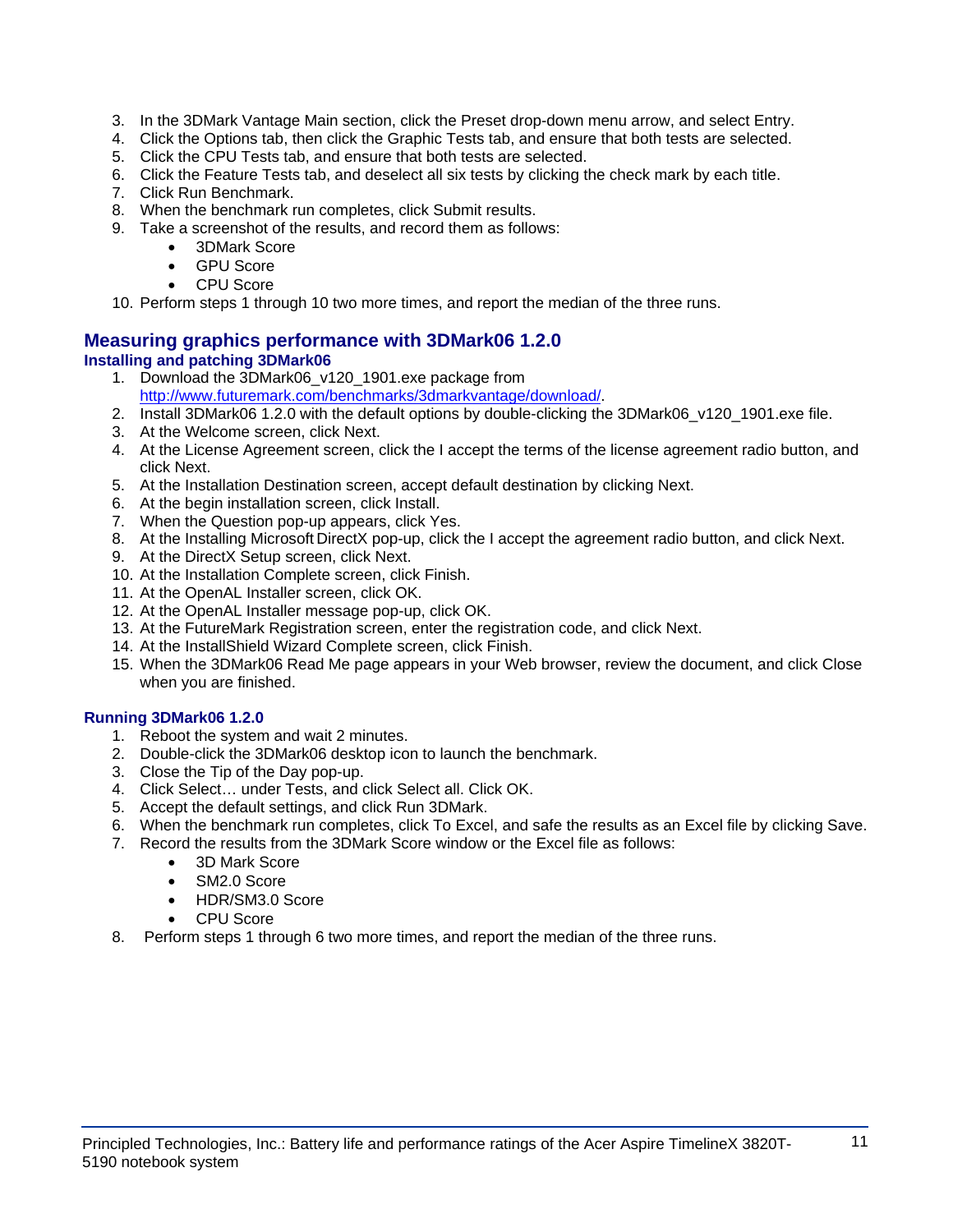# **Appendix A – Complete test results**

Figure 3 presents the complete MobileMark 2007 Productivity 2007 test results for the test system. We conducted one conditioning run followed by three official MobileMark 2007 Productivity 2007 runs.

| <b>Test</b>                                                                   | <b>Score</b> |
|-------------------------------------------------------------------------------|--------------|
| <b>MobileMark 2007 Productivity 2007</b>                                      |              |
| MobileMark 2007 - Productivity 2007 - Performance Qualification score - Run 1 | 199          |
| MobileMark 2007 - Productivity 2007 - Performance Qualification score - Run 2 | 196          |
| MobileMark 2007 - Productivity 2007 - Performance Qualification score - Run 3 | 194          |
| MobileMark 2007 - Productivity 2007 - Battery Life score (minutes) - Run 1    | 490          |
| MobileMark 2007 - Productivity 2007 - Battery Life score (minutes) - Run 2    | 489          |
| MobileMark 2007 - Productivity 2007 - Battery Life score (minutes) - Run 3    | 489          |
| SYSmark 2007 Preview v1.06                                                    |              |
| SYSmark 2007 Preview v1.06 Rating                                             | 133          |
| SYSmark 2007 Preview v1.06 - E-Learning                                       | 117          |
| SYSmark 2007 Preview v1.06 - VideoCreation                                    | 151          |
| SYSmark 2007 Preview v1.06 - Productivity                                     | 127          |
| SYSmark 2007 Preview v1.06 - 3D                                               | 140          |
| SYSmark 2007 Preview v1.06 - E-Learning Run 1                                 | 116          |
| SYSmark 2007 Preview v1.06 - VideoCreation Run 1                              | 148          |
| SYSmark 2007 Preview v1.06 - Productivity Run 1                               | 125          |
| SYSmark 2007 Preview v1.06 - 3D Run 1                                         | 140          |
| SYSmark 2007 Preview v1.06 - E-Learning Run 2                                 | 116          |
| SYSmark 2007 Preview v1.06 - VideoCreation Run 2                              | 151          |
| SYSmark 2007 Preview v1.06 - Productivity Run 2                               | 127          |
| SYSmark 2007 Preview v1.06 - 3D Run 2                                         | 140          |
| SYSmark 2007 Preview v1.06 - E-Learning Run 3                                 | 118          |
| SYSmark 2007 Preview v1.06 - VideoCreation Run 3                              | 155          |
| SYSmark 2007 Preview v1.06 - Productivity Run 3                               | 130          |
| SYSmark 2007 Preview v1.06 - 3D Run 3                                         | 141          |
| <b>Futuremark PCMark Vantage 1.0.2.0</b>                                      |              |
| PCMark Suite - Run 1                                                          | 4,999        |
| PCMark Suite - Run 2                                                          | 5,180        |
| PCMark Suite - Run 3                                                          | 5,014        |
| Memories Suite - Run 1                                                        | 2,888        |
| Memories Suite - Run 2                                                        | 2,836        |
| Memories Suite - Run 3                                                        | 2,929        |
| TV and Movies Suite - Run 1                                                   | 3,388        |
| TV and Movies Suite - Run 2                                                   | 3,375        |
| TV and Movies Suite - Run 3                                                   | 3,288        |
| Gaming Suite - Run 1                                                          | 3,091        |
| Gaming Suite - Run 2                                                          | 3,092        |
| Gaming Suite - Run 3                                                          | 2,863        |
| Music Suite - Run 1                                                           | 4,885        |
| Music Suite - Run 2                                                           | 4,751        |
| Music Suite - Run 3                                                           | 4,795        |
| Communication Suite - Run 1                                                   | 4,097        |
| Communication Suite - Run 2                                                   | 4,053        |
| Communication Suite - Run 3                                                   | 4,037        |
| Productivity Suite - Run 1                                                    | 4,686        |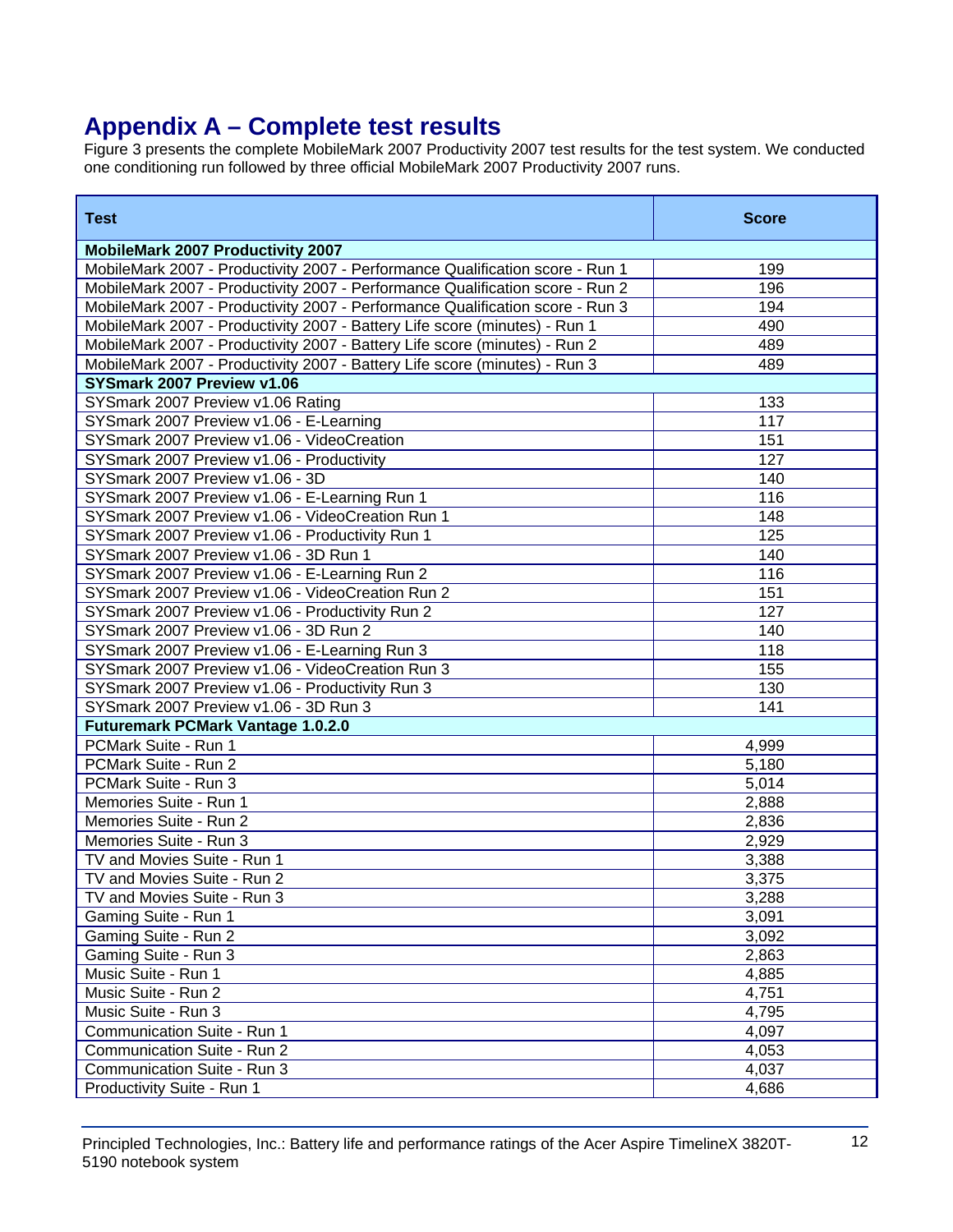| <b>Test</b>                                                          | <b>Score</b>     |  |
|----------------------------------------------------------------------|------------------|--|
| Productivity Suite - Run 2                                           | 4,650            |  |
| Productivity Suite - Run 3                                           | 4,636            |  |
| HDD Test Suite - Run 1                                               | 3,146            |  |
| HDD Test Suite - Run 2                                               | 3,152            |  |
| HDD Test Suite - Run 3                                               | 3,188            |  |
| 3DMark06 1.2.0                                                       |                  |  |
| 3D Mark Score - Run 1                                                | 1,726            |  |
| SM2.0 Score - Run 1                                                  | 529              |  |
| HDR/SM3.0 Score - Run 1                                              | 701              |  |
| CPU Score - Run 1                                                    | 2,242            |  |
| 3D Mark Score - Run 2                                                | 1,725            |  |
| SM2.0 Score - Run 2                                                  | 528              |  |
| HDR/SM3.0 Score - Run 2                                              | 701              |  |
| CPU Score - Run 2                                                    | 2,249            |  |
| 3D Mark Score - Run 3                                                | 1,727            |  |
| SM2.0 Score - Run 3                                                  | 529              |  |
| HDR/SM3.0 Score - Run 3                                              | $\overline{702}$ |  |
| CPU Score - Run 3                                                    | 2,252            |  |
| 3DMark Vantage 1.0.2 Entry Level                                     |                  |  |
| 3DMark Score - Run 1                                                 | 3,529            |  |
| GPU Score - Run 1                                                    | 3,087            |  |
| CPU Score - Run 1                                                    | 6,182            |  |
| 3D Mark Score - Run 2                                                | 3,546            |  |
| GPU Score - Run 2                                                    | 3,101            |  |
| CPU Score - Run 2                                                    | 6,218            |  |
| 3D Mark Score - Run 3                                                | 3,528            |  |
| GPU Score - Run 3                                                    | 3,084            |  |
| CPU Score - Run 3                                                    | 6,209            |  |
| 3DMark Vantage 1.0.2 Performance Level with Post Processing disabled |                  |  |
| GPU Score - Run 1                                                    | 1,425            |  |
| GPU Score - Run 2                                                    | 1,424            |  |
| GPU Score - Run 3                                                    | 1,428            |  |

**Figure 3: Complete benchmark scores for the Acer Aspire TimelineX 3820T-5190 notebook system we tested.**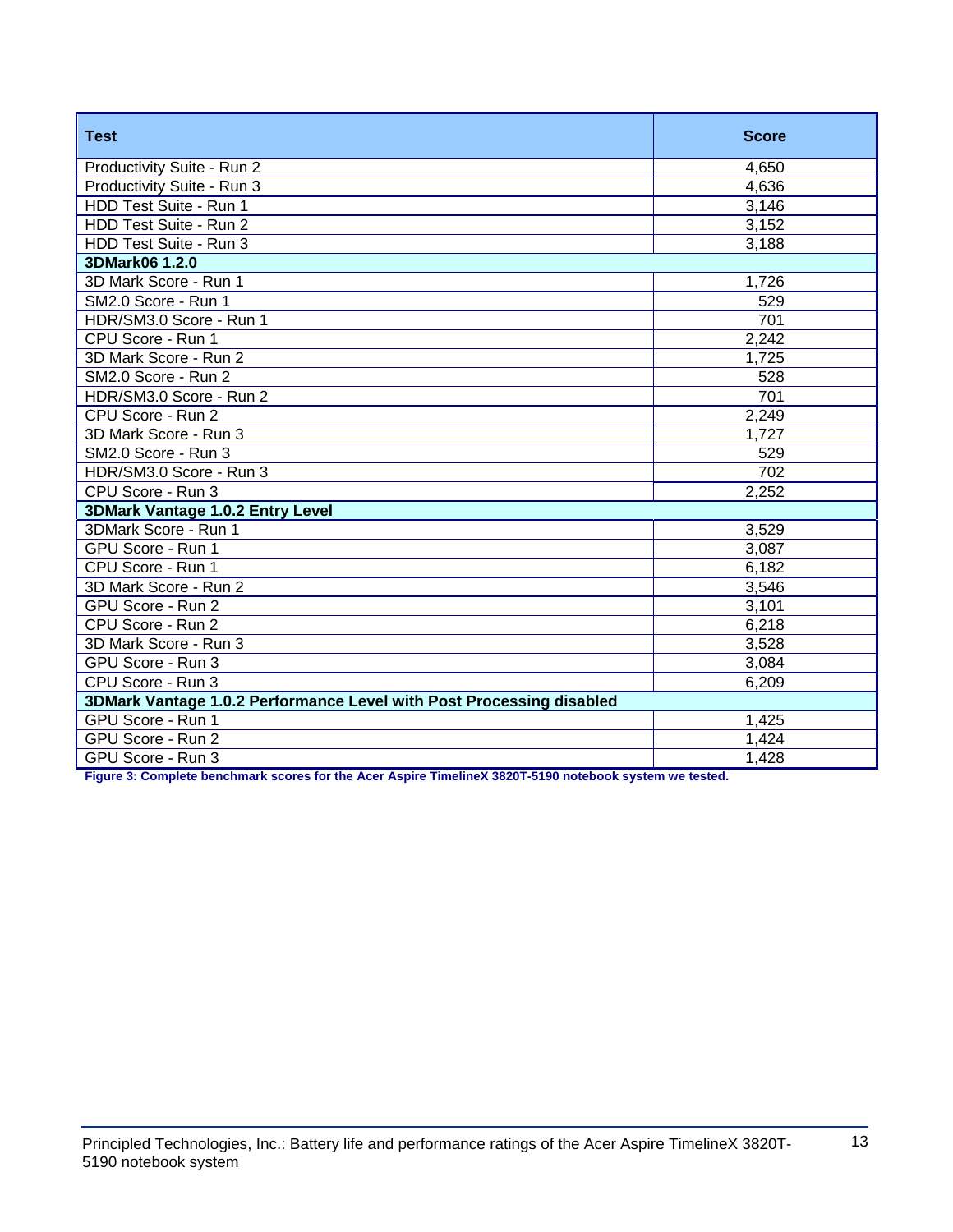# **Appendix B – Test system configuration information**

Figure 4 provides detailed configuration information about the test system.

| <b>System</b>                                                    | Acer Aspire TimelineX 3820T-5190            |
|------------------------------------------------------------------|---------------------------------------------|
| <b>General</b>                                                   |                                             |
| Processor and OS kernel: (physical, core, logical) /<br>(UP, MP) | 1P2C4L / MP                                 |
| Number of physical processors                                    | 1                                           |
| Single/Dual Core processors                                      | Dual                                        |
| System power management policy                                   | <b>Balanced</b>                             |
| Processor power-saving option                                    | Enhanced Intel SpeedStep Technology         |
| System dimensions (length x width x height)                      | 12 3/4" x 9 1/4" x 1 1/4"                   |
| System weight                                                    | 3 lb. 14 oz.                                |
| <b>CPU</b>                                                       |                                             |
| Vendor                                                           | Intel                                       |
| Name                                                             | Intel Core i3                               |
| Model number                                                     | 330M                                        |
| Stepping                                                         | $\overline{2}$                              |
| Socket type and number of pins                                   | Socket 1156 LGA                             |
| Core frequency (GHz)                                             | 2.13                                        |
| Front-side bus frequency                                         | 4.8 GT/s QPI                                |
| L1 Cache                                                         | 32 KB + 32 KB (per core)                    |
| L <sub>2</sub> Cache                                             | 512 KB (shared)                             |
| <b>Platform</b>                                                  |                                             |
| Vendor                                                           | Acer                                        |
| Motherboard model number                                         | Aspire 3820T                                |
| Motherboard chipset                                              | Intel ID0044                                |
| Motherboard revision number                                      | 12                                          |
| System/motherboard serial number                                 | LXPTC020800121102D2000                      |
| <b>BIOS</b> name and version                                     | Phoenix Technologies LDT V1.05 (03/02/2010) |
| <b>BIOS</b> settings                                             | Default                                     |
| <b>Memory module(s)</b>                                          |                                             |
| Vendor and model number                                          | 2 x 2048 MB A-Data Technology HY7YG1B1674ZM |
| <b>Type</b>                                                      | PC3-8500F                                   |
| Speed (MHz)                                                      | 1,066                                       |
| Speed running in the system (MHz)                                | 1,066                                       |
| Timing/Latency (tCL-tRCD-tRP-tRASmin)                            | $7 - 7 - 7 - 20$                            |
| Size (MB)                                                        | 4,096                                       |
| Number of memory module(s)                                       | $2 \times 2,048$                            |
| Chip organization (Single-sided, Double-sided)                   | Double-sided                                |
| Channel (Single/Dual)                                            | Dual                                        |
| <b>Hard disk</b>                                                 |                                             |
| Vendor and model number                                          | Western Digital WD3200BEVT-22A23T0          |
| Size (GB)                                                        | 320                                         |
| Buffer size (MB)                                                 | 8                                           |
| <b>RPM</b>                                                       | 5,400                                       |
| <b>Type</b>                                                      | SATA 3.0 Gb/s                               |
| Controller                                                       | Intel 5 Series AHCI controller              |
| <b>Driver</b>                                                    | Intel 9.5.6.1001 (12/17/2009)               |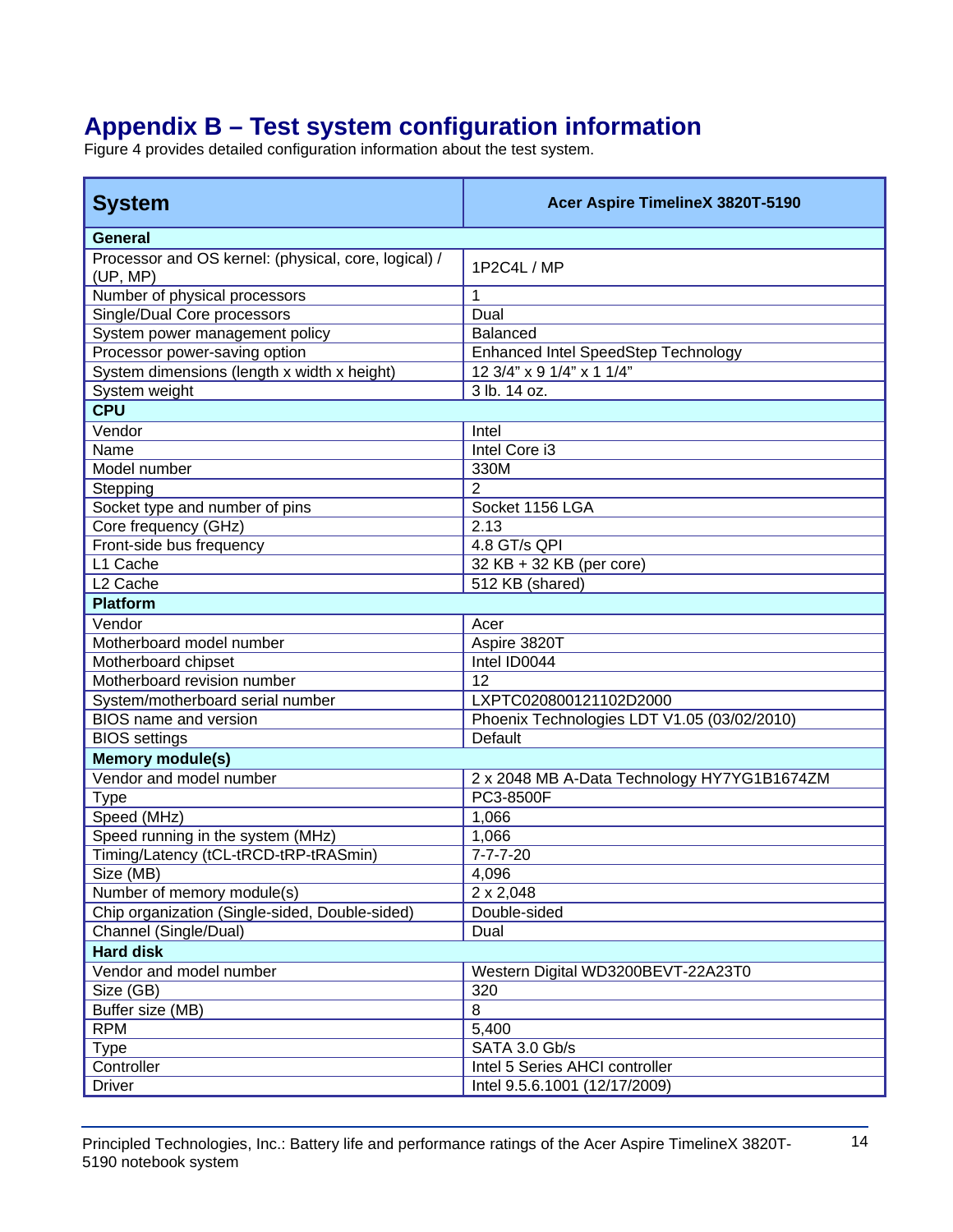| <b>System</b>                        | Acer Aspire TimelineX 3820T-5190                          |  |
|--------------------------------------|-----------------------------------------------------------|--|
| <b>Operating system</b>              |                                                           |  |
| Name                                 | Windows 7 Home Premium                                    |  |
| <b>Build number</b>                  | 7600                                                      |  |
| Service Pack                         | N/A                                                       |  |
| File system                          | <b>NTFS</b>                                               |  |
| Kernel                               | ACPI x64-based PC                                         |  |
| Language                             | English                                                   |  |
| Microsoft DirectX version            | DirectX 11                                                |  |
| <b>Graphics</b>                      |                                                           |  |
| Vendor and model number              | Intel GMA HD (Core i3)                                    |  |
| <b>Type</b>                          | Integrated                                                |  |
| Chipset                              | Intel GMA HD                                              |  |
| <b>BIOS</b> version                  | 1994.0                                                    |  |
| Total available graphics memory (MB) | 1,754                                                     |  |
| Dedicated video memory (MB)          | 128                                                       |  |
| System video memory (MB)             | $\Omega$                                                  |  |
| Shared system memory (MB)            | 1,626                                                     |  |
| Resolution                           | 1,366 x 768 x 32 bit                                      |  |
| <b>Driver</b>                        | Intel 8.15.10.2057 (1/25/2010)                            |  |
| Sound card/subsystem                 |                                                           |  |
| Vendor and model number              | Realtek High Definition Audio                             |  |
| <b>Driver</b>                        | Realtek Semiconductor Corp. 6.0.1.6029 (01/19/2010)       |  |
| Sound card/subsystem 2               |                                                           |  |
| Vendor and model number              | Intel Display Audio                                       |  |
| <b>Driver</b>                        | Intel Corporation 6.12.0.3041 (01/08/2010)                |  |
| <b>Ethernet</b>                      |                                                           |  |
| Vendor and model number              | Atheros AR8151 PCI-E                                      |  |
| <b>Driver</b>                        | Atheros 1.0.0.23 (12/22/2009)                             |  |
| <b>Wireless</b>                      |                                                           |  |
| Vendor and model number              | Atheros AR5B93                                            |  |
| <b>Driver</b>                        | Atheros Communications Inc. 8.0.0.279 (12/29/2009)        |  |
| <b>USB ports</b>                     |                                                           |  |
| Number                               | 3                                                         |  |
| <u>lype</u>                          | $\overline{2.0}$                                          |  |
| Other                                | HDMI, Multi-in-1 card reader (SD, MMC, MS, MS PRO,<br>xD) |  |
| IEEE 1394 ports                      |                                                           |  |
| Number                               | $\boldsymbol{0}$                                          |  |
| <b>Monitor</b>                       |                                                           |  |
| LCD type                             | LED                                                       |  |
| Screen size (inches)                 | 13.3                                                      |  |
| Refresh rate (Hz)                    | 60                                                        |  |
| <b>Battery</b>                       |                                                           |  |
| <b>Type</b>                          | AS10B5E Lithium-ion                                       |  |
| Size (length x width x height)       | $10$ 1/2" x 1 7/8" x 7/8"                                 |  |
| Rated capacity                       | 6200 mAh / 10.8V (67 Wh)                                  |  |
| Weight (oz.)                         | 11                                                        |  |

**Figure 4: Detailed configuration information for the test system.**